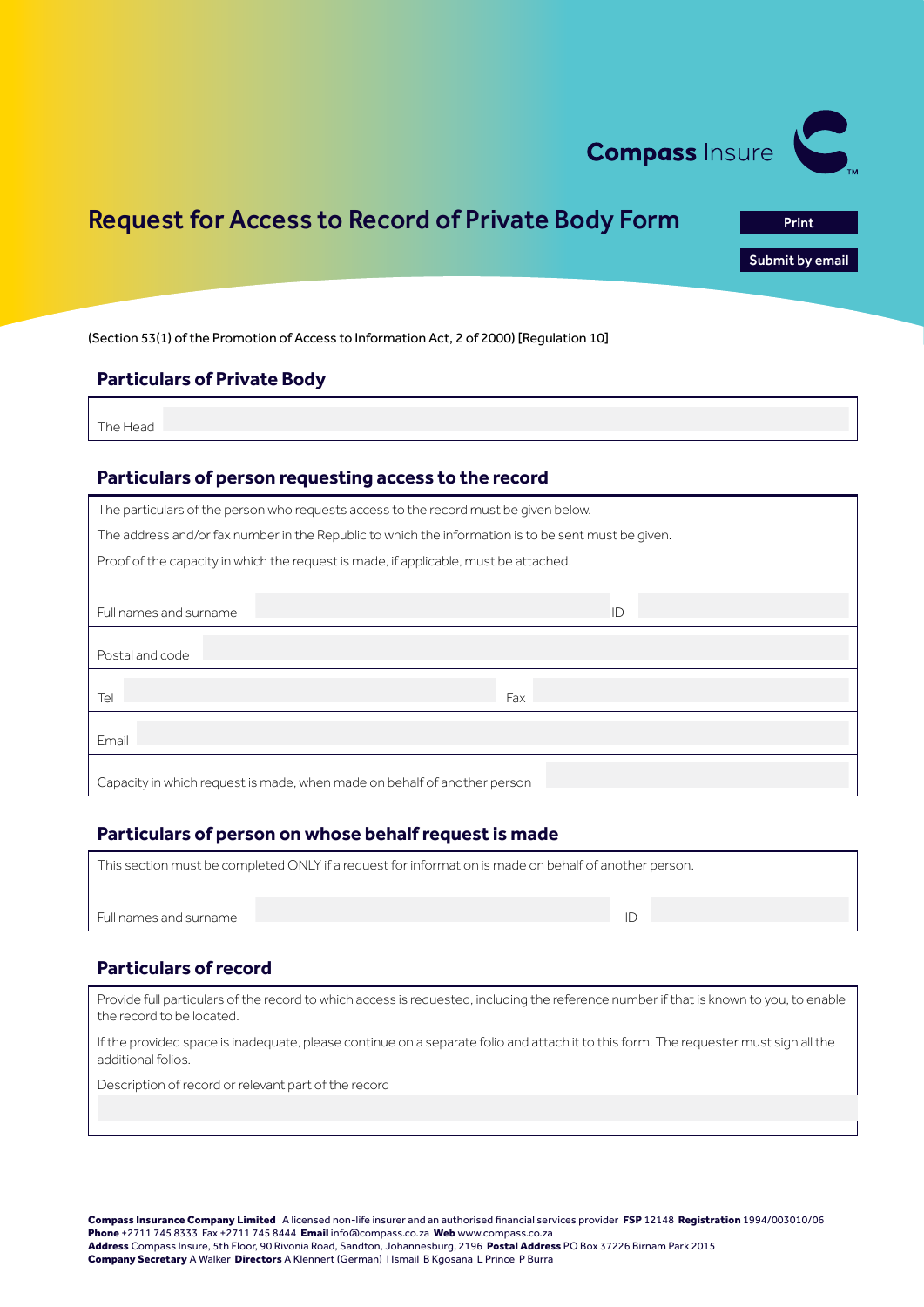| Reference number, if available    |  |
|-----------------------------------|--|
|                                   |  |
|                                   |  |
| Any further particulars of record |  |

# **Fees**

A request for access to a record, other than a record containing personal information about yourself, will be processed only after a request fee has been paid.

You will be notified of the amount required to be paid as the request fee.

The fee payable for access to a record depends on the form in which access is required and the reasonable time required to search for and prepare a record.

If you qualify for exemption of the payment of any fee, please state the reason for exemption.

Reason for exemption from payment of fees

# **Form of access to record**

| If you are prevented by a disability to read, view or listen to the record in the form of access provided for in 1 to 4 hereunder, state<br>your disability and indicate in which form the record is required.                                                                                                                                                                                                                                                                                  |  |  |  |
|-------------------------------------------------------------------------------------------------------------------------------------------------------------------------------------------------------------------------------------------------------------------------------------------------------------------------------------------------------------------------------------------------------------------------------------------------------------------------------------------------|--|--|--|
| Disability                                                                                                                                                                                                                                                                                                                                                                                                                                                                                      |  |  |  |
| Form in which record is required                                                                                                                                                                                                                                                                                                                                                                                                                                                                |  |  |  |
| Compliance with your request in the specified form may depend on the form in which the record is available. Access in the form<br>requested may be refused in certain circumstances. In such a case you will be informed if access will be granted in another form.<br>The fee payable for access to the record, if any, will be determined partly by the form in which access is requested. Please choose<br>the best option regarding how you prefer your access to the required information: |  |  |  |
| Copy of record $*$ $\bigcap$ Inspection of record $\bigcap$<br>If the record is in written or printed form?                                                                                                                                                                                                                                                                                                                                                                                     |  |  |  |
| If record consists of visual images (this includes photographs, slides, video recordings, computer-generated images, sketches,<br>$etc.$ )?<br>View the images $\bigcap$ Copy of the images $^*$ $\bigcap$ Transcription of the images $^*$ $\bigcap$                                                                                                                                                                                                                                           |  |  |  |
| If record consists of recorded words or information which can be reproduced in sound?                                                                                                                                                                                                                                                                                                                                                                                                           |  |  |  |
| Transcription of the soundtrack (written or printed document) $^*$ $\bigcap$<br>Listen to the soundtrack (audio recording) $\binom{ }{ }$                                                                                                                                                                                                                                                                                                                                                       |  |  |  |
| If record is held on computer or in an electronic or machine-readable form?                                                                                                                                                                                                                                                                                                                                                                                                                     |  |  |  |
| Printed copy of record $^*$ Printed copy of information derived from record $^*$ O Copy in computer readable format $^*$ O                                                                                                                                                                                                                                                                                                                                                                      |  |  |  |
| If you requested a copy or transcription of a record (above), do you wish the copy or transcription to be posted to you (postage<br>is payable)?                                                                                                                                                                                                                                                                                                                                                |  |  |  |
| I would like it posted (I understand postage is payable) $\bigcap$<br>Noldon't want it posted $\big(\big)$                                                                                                                                                                                                                                                                                                                                                                                      |  |  |  |

# **Particulars of right to be exercised or protected**

| Indicate which right is to be exercised or protected |  |
|------------------------------------------------------|--|
|                                                      |  |
|                                                      |  |
|                                                      |  |